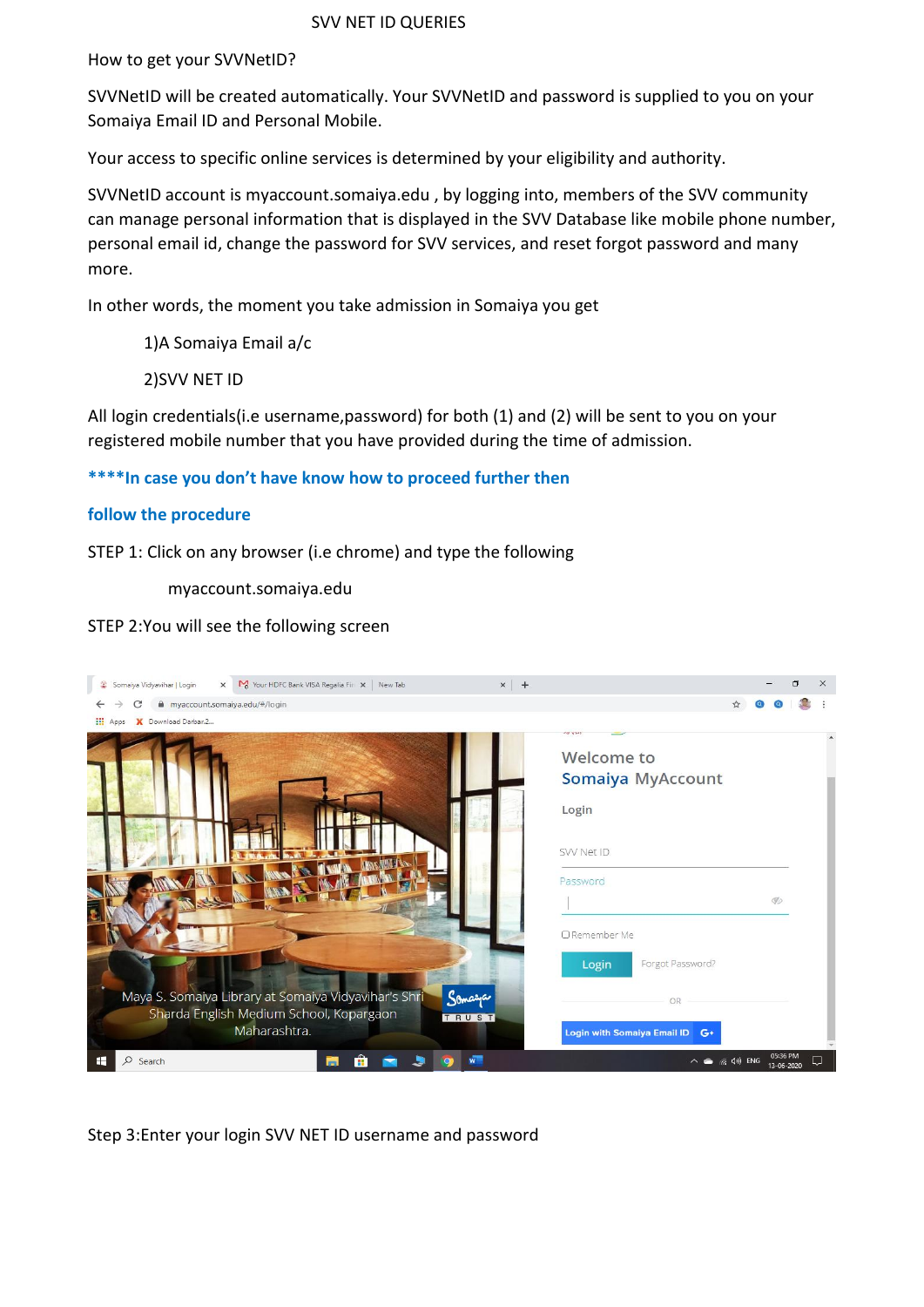# Use your Login Credentials for Login

### You can Login in two ways

a)Using your Svv Net Id and password.



b) Using your Somaiya Email Id and Password.



Step 4:By logging in you can manage personal information like mobile phone number, personal email id, change the password for SVV services, and reset forgot password and many more

# **\*\*\*If you don't know your SVV NET ID then follow the instructions**

STEP 1: Click on any browser(i.e chrome) and type the following

# myaccount.somaiya.edu